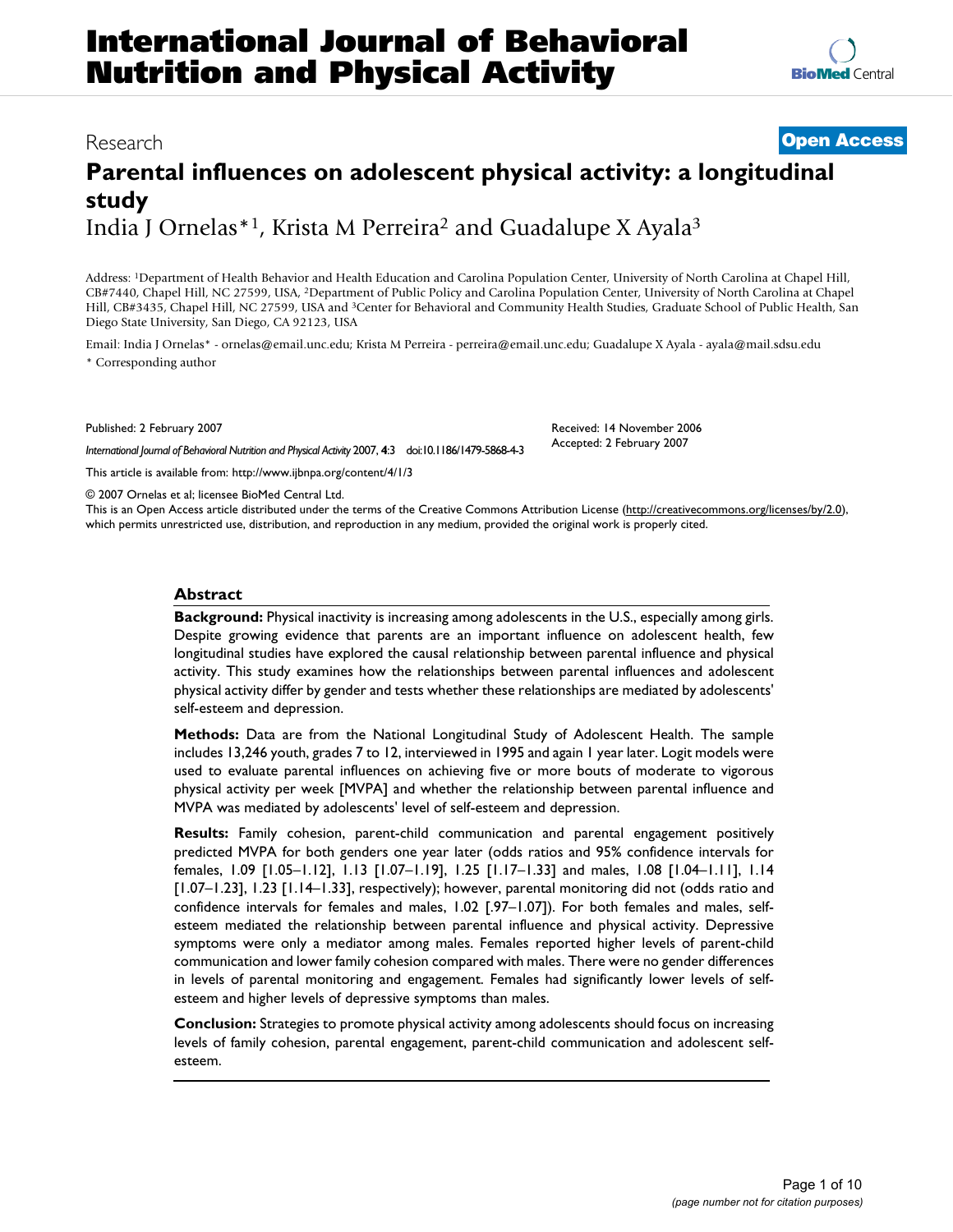# **Background**

Low levels of physical activity during adolescence contribute to obesity and poor health outcomes in adulthood [1- 3]. Physical inactivity is increasing among adolescents in the U.S., especially among girls [4-7]. In 2005, over 30% of adolescents failed to meet national recommendations for moderate to vigorous physical activity [8].

During childhood and adolescence, families critically influence their children's health behaviors including physical activity [6,9-13]. Parents model behaviors for their children, engage in activities with them, monitor their children's behaviors, and provide support and encouragement that can result in behavior change and positive health outcomes [14-16]. Despite the centrality of family influences on child development, few studies have examined the causal relationship between familyrelated factors and adolescent physical activity [17,18]. An understanding of these relationships is essential to the development of family-focused interventions programs that promote adolescent physical activity, and ultimately prevent overweight and obesity.

Previous research has identified parental social support and modeling as important influences on child and adolescent physical activity [6,19-22]. Broader aspects of parental influences, such as parental engagement, monitoring, and communication remain understudied, despite significant research concerning their influences on adolescent risk behaviors such as tobacco and alcohol use [23,24]. Several mechanisms through which parenting can influence adolescent physical activity have been proposed [25]. One potential mediator of parental influence on adolescent physical activity is adolescent emotional health [26,27]. Parenting behaviors influence low selfesteem and depression, both of which are inversely associated with physical activity [28-33]. Finally, previous research has shown that boys engage in higher levels of physical activity and receive more parental support for physical activity than girls [21,34,35]. However, individuals at risk of low levels of physical activity (e.g. girls) may be more responsive to parental influences. Therefore, gender differences in the relationship between parental influences and physical activity must be critically examined.

Using longitudinal data from a large nationally representative sample, this study examined the relationship between parental influences and adolescent physical activity by gender and tested whether these relationships were mediated by adolescents' self-esteem and depression. It was hypothesized that high levels of family cohesion, parental monitoring, parent-child communication, and engagement in activities would predict higher levels of physical activity one year later and that the influence of these relationships would be mediated by adolescent selfesteem and depressive symptoms. Given inconsistent results in previous research, gender differences in the relationship between family and parental influences and physical activity were hypothesized, but it was unclear whether family and parental influences would be stronger for boys or girls.

# **Methods**

### *Study design*

This study used data from the first and second waves of the National Longitudinal Study of Adolescent Health (Add Health), a nationally representative study of adolescents in grades 6 through 12 in the U.S. Add Health used a multi-stage, stratified, school-based, cluster sampling design, which ensured that the sample of 80 high schools and their corresponding middle schools was representative of the U.S. population [36,37]. Further details on the survey and sampling design have been extensively described elsewhere [36-38].

Wave I in-home interviews were conducted from April to December 1995 with a random sample of 20,745 students. The sample included approximately 200 students from each high school, middle school pair [37]. With the exception of students with disabilities or those included in a special genetic subsample, all  $7<sup>th</sup>$  to  $12<sup>th</sup>$  graders were re-interviewed one year later [Wave II]. A total of 14,736 adolescents participated in both Wave 1 and Wave II interviews. Response rates for Wave I and II in-home interviews were 79% and 88%, respectively.

Because the study design requires that cases be weighted to control for the sampling design, only cases with an assigned sampling weight were included in our final analytic sample ( $N = 13,246$ ). Due to their small sample size, 29 female and 38 male Native Americans were excluded from this analysis. We also excluded adolescents who were currently pregnant in either Wave I or II, adolescents with serious disabilities, and those with missing data on key demographic variables. Detailed analyses of nonresponse bias and missing data showed that biases remaining after adjusting for sampling weights were very small (<1%) [39].

## *Measures*

### *Physical activity*

Measured at Wave II, the primary outcome of interest was total weekly bouts of moderate to vigorous physical activity [MVPA]. This outcome, examined in several previous studies [38,40,41], was derived using a standard sevenday physical activity recall scale similar to those used in other large-scale studies although not capturing time period [42-44]. Questions were worded, "During the past week, how many times did you...," followed by a list of activities, allowing calculation of the number of physical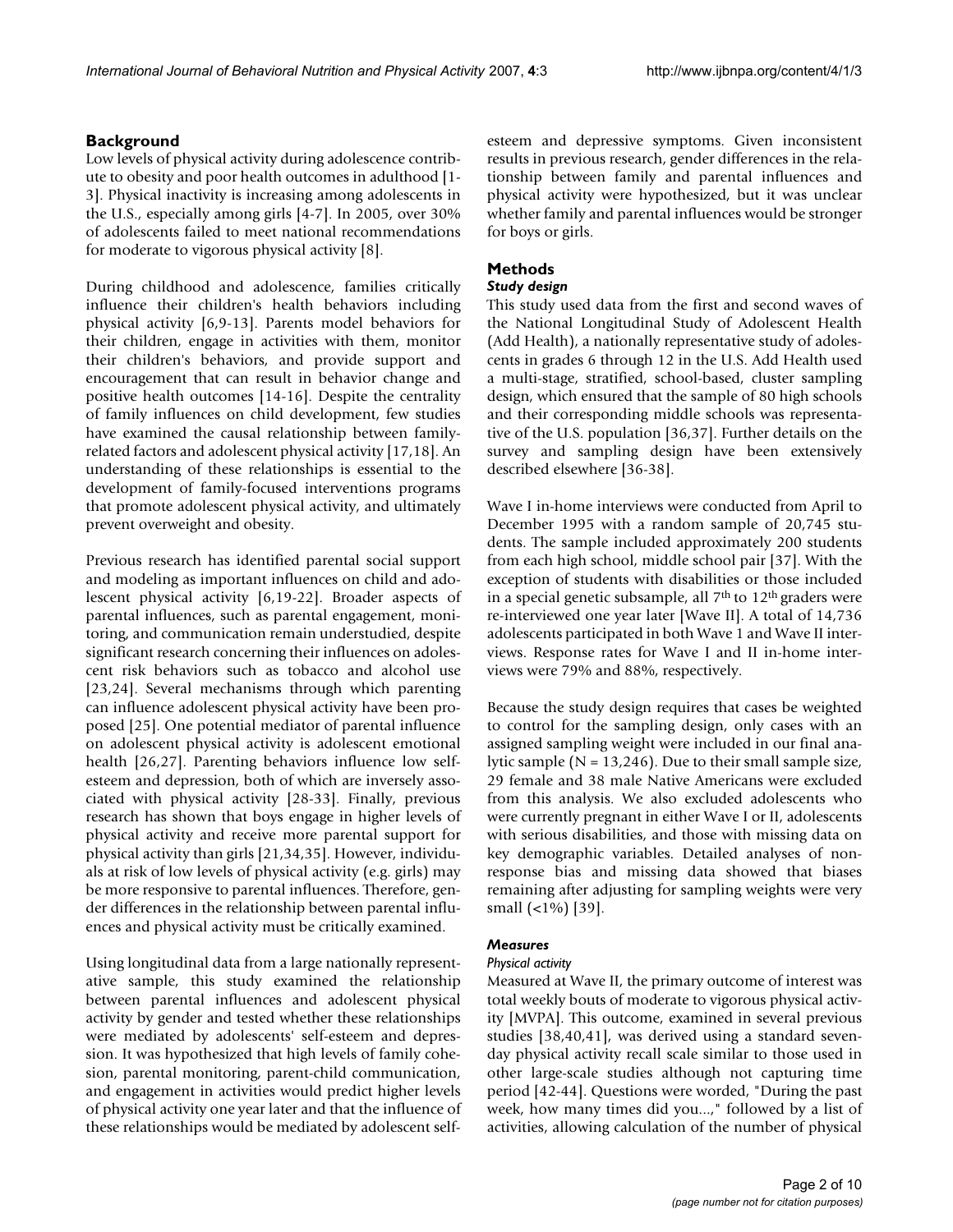|                                   |       | Females ( $N = 6,730$ ) | Males ( $N = 6,561$ ) |      |  |  |  |
|-----------------------------------|-------|-------------------------|-----------------------|------|--|--|--|
|                                   | N     | %                       | N                     | %    |  |  |  |
| <b>Race-Ethnicity</b>             |       |                         |                       |      |  |  |  |
| White                             | 3,654 | 60.8                    | 3,541                 | 72.7 |  |  |  |
| African-American                  | 1,485 | 49.4                    | 1,307                 | 74.4 |  |  |  |
| Hispanic/Latino                   | 1,105 | 52.8                    | 1,141                 | 70.9 |  |  |  |
| Asian-American                    | 486   | 52.5                    | 527                   | 70.3 |  |  |  |
| <b>Immigrant Generation</b>       |       |                         |                       |      |  |  |  |
| Third or More                     | 5,246 | 58.2                    | 5,027                 | 72.5 |  |  |  |
| Second                            | 965   | 58.9                    | 720                   | 75.1 |  |  |  |
| First                             | 519   | 47.2                    | 493                   | 68.7 |  |  |  |
| <b>Family Structure</b>           |       |                         |                       |      |  |  |  |
| Two-parent family                 | 3,573 | 58.9                    | 3,516                 | 73.5 |  |  |  |
| Step-parent family                | 1,124 | 60.3                    | 1,177                 | 71.1 |  |  |  |
| Single mother                     | 1,538 | 55.3                    | 1,290                 | 73.2 |  |  |  |
| Single father                     | 152   | 59.7                    | 238                   | 70.2 |  |  |  |
| Other                             | 343   | 42.9                    | 295                   | 66.4 |  |  |  |
| <b>Parent Education</b>           |       |                         |                       |      |  |  |  |
| College graduate or more          | 2,280 | 61.6                    | 2,389                 | 77.2 |  |  |  |
| Some college                      | 1,354 | 60.0                    | 1,216                 | 70.9 |  |  |  |
| High school graduate              | 1,896 | 55.4                    | 1,834                 | 71.5 |  |  |  |
| Less than high school<br>graduate | 870   | 53.7                    | 735                   | 67.4 |  |  |  |

**Table 1: Sample characteristics and percentage of adolescents achieving recommended levels of physical activity**

activity bouts per week. MVPA activities included skating, cycling, exercise and active sports, and had an estimated energy cost of five to eight METs (metabolic equivalent values; 1 MET = resting metabolic rate, or 3.5 ml  $0$ , body weight/minute). Overall physical activity frequency was summed to obtain total weekly bouts of MVPA. Then, an indicator variable (1/0) was created based on whether the adolescent met the 1995 national recommendations for physical activity. In 1995, the Centers for Disease Control and Prevention and the American College of Sports Medicine recommended engaging in five or more weekly bouts of at least 30 minutes of MVPA [45]. Newly released recommendations for children and adolescents have increased to 60 minutes of moderate activity most days of the week [46].

#### *Family cohesion and parenting*

Four characteristics were examined: (1) family cohesion, (2) parental monitoring, (3) parent-child communication, and (4) parental engagement. All were measured at the baseline interview in Wave I and have been used in previous studies [47-51]. Family cohesion was measured by summing responses to adolescent reports for three items (ranging from  $1 =$  low to  $5 =$  high) on how much people in their family understand them, how much they and their family have fun together, and how much their family pays attention to them (alpha = .79). Parental monitoring was measured by a sum of seven household rules and guidelines. These included weekday and weekend curfews, monitoring friendships, limiting the amount

and type of TV shows watched, controlling food choice, and setting guidelines on appropriate clothing. Higher scores indicated higher levels of parental monitoring (range  $0 =$  low to  $7 =$  high; alpha = .61). Parent-child communication was calculated as the sum of three types of communication that the adolescent had with his/her primary caregiver in the last four weeks (talking with them about dating, a personal problem and school work; range  $0 =$ low to  $3 =$ high; alpha = .54). Parental engagement was measured as a count of the number of activities that parents participated in with their adolescent over the last four weeks. Six possible activities included attendance at religious or church events, shopping, playing sports, going to movies, plays, museums, concerts or sports events, working on a school project, and eating evening meals with their child at least five days a week. For adolescents with monitoring, communication, and engagement scores for both a mother and father, the scores were averaged across the two parents. The highest correlation between these measures was .49 [see Additional file 1]. Due to the multicollinearity between family influences, we estimated their effects both independently and together.

#### *Self-esteem and depression*

Measures of self-esteem and depressive symptoms were collected during the adolescent in-home interview at Wave I. Self-esteem was measured using the 6-item personal self-image scale created by Resnick and collegues (alpha = .85) [29,52]. Items were reverse coded and summed with possible scores ranging from  $0 - 24$ , so that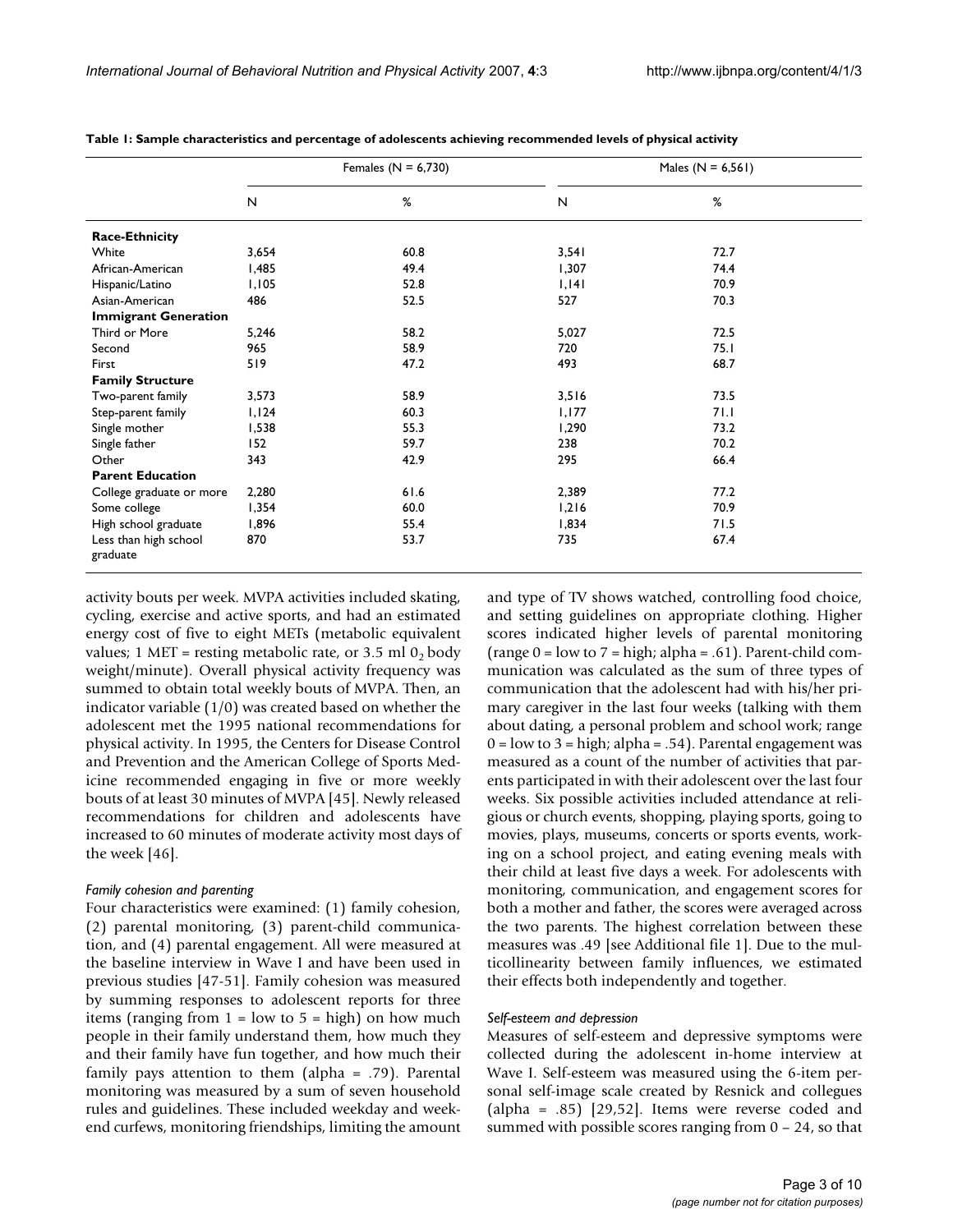|                                                     | Females ( $N = 6,730$ ) |        | Males ( $N = 6,516$ ) | <b>Gender Differences</b> |     |
|-----------------------------------------------------|-------------------------|--------|-----------------------|---------------------------|-----|
|                                                     | Mean                    | (s.e.) | Mean                  | (s.e.)                    |     |
| <b>Physical Activity</b>                            |                         |        |                       |                           |     |
| Bouts of physical<br>activity per week              | 6.03                    | (0.11) | 7.88                  | (0.11)                    | $*$ |
| <b>Parental Influence</b>                           |                         |        |                       |                           |     |
| <b>Family Cohesion</b><br>(range $3 - 15$ )         | 11.18                   | (0.06) | 11.42                 | (0.06)                    | $*$ |
| <b>Parental Monitoring</b><br>(range $0 - 7$ )      | 2.02                    | (0.05) | 2.00                  | (0.06)                    |     |
| Parent - Child<br>Communication<br>(range $0 - 3$ ) | 1.90                    | (0.03) | 1.65                  | (0.03)                    | $*$ |
| Parental Engagement<br>(range $0 - 6$ )             | 2.15                    | (0.04) | 2.12                  | (0.04)                    |     |
| <b>Adolescent</b>                                   |                         |        |                       |                           |     |
| <b>Emotional Health</b>                             |                         |        |                       |                           |     |
| Self-Esteem (range $0-$<br>24)                      | 20.83                   | (0.11) | 22.32                 | (0.09)                    | $*$ |
| Depression (range 0-<br>57)                         | 12.47                   | (0.17) | 10.62                 | (0.14)                    | $*$ |

#### **Table 2: Descriptive statistics for study variables**

\*\*\*  $p \le .001$ 

lower scores indicate lower self-esteem. Depressive symptoms were measured using a slightly modified version of the Center for Epidemiological Studies' Depression Scale (CES-D) [53,54]. A score for this scale is created by summing responses to how often the adolescents experienced 19 different symptoms (e.g. poor appetite, feeling tired) within the past week (alpha = .87). Response categories range from  $0 =$  never or rarely to  $3 =$  most or all of the time. An indicator variable (1/0) was created based on whether the adolescent had a score of 16 or higher. As with the standard CES-D, a score of 16 or above is positively and strongly correlated with a diagnosis of clinical depression [55].

### *Other covariates*

Several variables were included in our analyses as covariates, including the adolescent's age at Wave I, their selfreported racial or ethnic group (i.e., European/Canadian, African-American, Mexican, Cuban, Central and South American, Puerto Rican, Chinese, Filipino, and Other Asian), and their immigrant generation status (i.e. foreign-born [1st generation], foreign-born with at least one U.S. born parent [2nd generation], or U.S. born with U.S. born parents  $[3^{rd+}$  generation]). Family structure was dummy-coded based on 5 categories: two-parent family (including biological or adoptive parents), step-parent family, single-mother household, single-father household, or other (e.g., adolescents in foster families or group homes, and emancipated minors). Number of siblings living at home was also included. Parental education, which served as a proxy for the socioeconomic status of the adolescents' household, was measured as the highest level of education achieved by either parent. Adolescents' body mass index (BMI) at Wave 1 was also included as a control in the initial analyses; however, we removed it due to the number of cases with missing BMI data [see Additional file 2]. This exclusion did not change the results.

### *Statistical analyses*

Analyses were conducted with the statistical software package STATA, version 8.0 (Statacorp, College Station, TX, 2003) and survey estimation procedures were used to correct for the sample design and use of sampling weights. Descriptive statistics including frequencies, means and standard errors were calculated for all study variables. We tested for differences in proportions of those with 5 or more bouts of MVPA per week by gender, race-ethnicity, immigrant generation status, family structure, and parental education at Wave I.

Because our dependent variable is dichotomous, a series of logit models were estimated to identify the likelihood that adolescents engaged in 5 or more bouts of MVPA per week. We exponentiated the estimated coefficients in each model and reported odds ratios. An odds ratio greater than 1.0 indicates that the outcome is more likely in the presence of the independent variable versus in the absence of the independent variable. An odds ratio less than 1.0 indicates an outcome is less likely in the presence of the independent variable versus in the absence of the independent variable. First, models were estimated for each independent variable individually in order to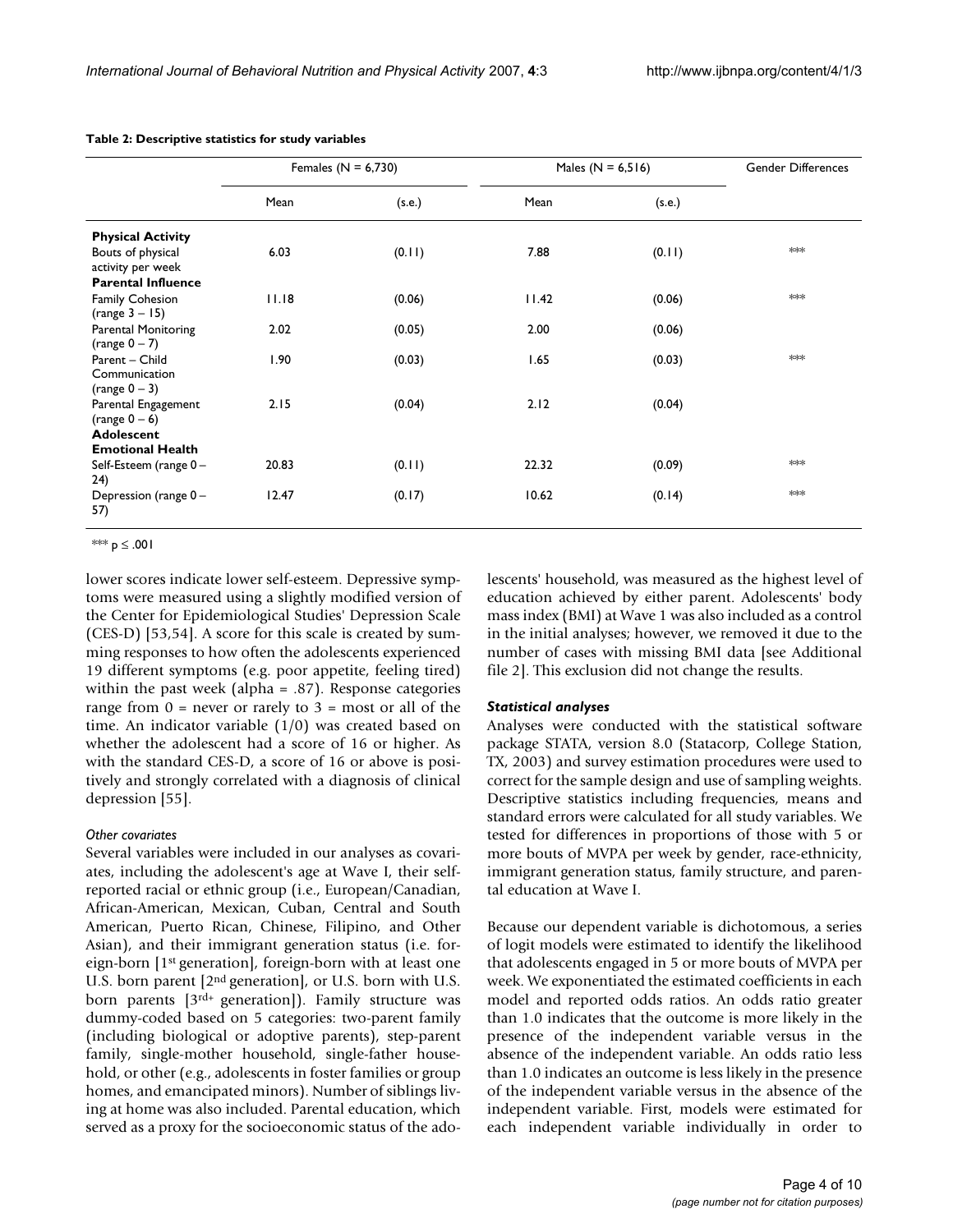|                                     | Females ( $N = 6,730$ ) |                 |       | Males ( $N = 6,516$ ) |                 |     |
|-------------------------------------|-------------------------|-----------------|-------|-----------------------|-----------------|-----|
|                                     | OR                      | 95% CI          |       | OR                    | 95% CI          |     |
| <b>Parental Influence</b>           |                         |                 |       |                       |                 |     |
| Model 1: Family Cohesion            | <b>1.09</b>             | $(1.05 - 1.12)$ | $*$   | 1.08                  | $(1.04 - 1.11)$ | $*$ |
| Model 2: Parental Monitoring        | 1.02                    | $(0.97 - 1.07)$ |       | 1.02                  | $(0.72 - 0.79)$ |     |
| Model 3: Parent-Child Communication | 1.13                    | $(1.07 - 1.19)$ | $*$   | 1.14                  | $(1.07 - 1.23)$ | c c |
| Model 4: Parental Engagement        | 1.25                    | $(1.17 - 1.33)$ | $***$ | 1.23                  | $(1.14 - 1.33)$ | $*$ |
| <b>Adolescent Emotional Health</b>  |                         |                 |       |                       |                 |     |
| Model 5: Self-Esteem                | 1.06                    | $(1.04 - 1.08)$ | $*$   | 1.10                  | $(1.07 - 1.12)$ | $*$ |
| Model 6: Depression                 | 0.82                    | $(0.70 - 0.96)$ | ∗×    | 0.73                  | $(0.72 - 0.79)$ | $*$ |

**Table 3: Partially Adjusted logits on moderate to vigorous physical activity, by gendera**

 $*$  ≠\*\* p ≤ .001,  $*$  p ≤ .01

a All models are adjusted for age, race-ethnicity, immigrant generation, family structure, number of siblings, and parent education. Each parental influence and adolescent emotional health variable was entered into the model separately. In addition, models for females and males were estimated separately. Estimates were adjusted for survey design effects.

observe the effects of each parental influence independently. Then models were estimated with all parental influence variables entered together. Tests for the mediation by self-esteem and depression were conducted following the criteria outlined by Barron and Kenny [56]. All analyses were stratified by gender. In addition, all analyses were adjusted for age, race-ethnicity, immigrant generation, family structure, number of siblings, and parents' level of education.

Each of the four parenting variables contained a small number (< 100) of missing values. Following Allison, we conducted analyses with missing cases excluded (analyses not shown) [57]. We then re-estimated each model with missing data replaced by mean substitution, and included an indicator variable for these cases. The results from the two estimations were similar and suggested the few cases with missing data were not particularly influential. In light of this finding and the small number of cases, more sophisticated techniques of dealing with missing data were not warranted.

### **Results**

Table 1 shows the characteristics of the sample and the proportion of adolescents meeting 1995 national recommendations for physical activity by racial/ethnic group, immigrant generation, family structure and parent's level of education. The sample was 51% female with a mean age of 15.5 at Wave I. A higher percentage of males (72%) met the 1995 national recommendations for physical activity than females (58%). White female adolescents were significantly more likely to achieve five or more bouts of MVPA per week than females in other racial and ethnic groups (F-statistic 19.53,  $p \leq .001$ ); African-American females were significantly less likely to achieve five or more bouts than other racial and ethnic groups (14.13, p ≤ .001). No racial and ethnic differences were observed among male adolescents. Among females, first generation

immigrants were less likely than second or third+ generation immigrants to achieve five or more bouts of MVPA (F-statistic 8.3,  $p \leq .01$ ). A similar trend was observed among male adolescents although the relationship was not statistically significant. There were no differences between two parent, step-parent, or single parent families. However, those in the "other" family structure were less likely to achieve recommended levels of MVPA than those in two parent, step-parent or single parent families (F-statistic for males 3.94,  $p$  ≤ .05; females 15.63,  $p$  ≤ .001). Adolescents in "other" family structures are mostly living in foster care arrangements. Having a parent with at least a college degree was significantly associated with engaging in five or more bouts of MVPA for both females and males (F-statistic for males and females 19.5,  $p \le 0.001$ ).

Table 2 displays the means and standard errors for the study variables by gender. Average activity levels for the study sample met 1995 national recommendations of five or more bouts per week. In terms of parent factors, there were no gender differences for levels of parental monitoring and parental engagement. However, females reported higher levels of parent-child communication and lower levels of family cohesion compared with males. Females had significantly lower levels of self-esteem and higher levels of depressive symptoms than males.

The partially adjusted logit models revealed that family cohesion (OR: 1.09, CI: 1.05 – 1.12), parent-child communication (OR: 1.13, CI: 1.07 – 1.19) and parental engagement (OR 1.25, CI: 1.17 – 1.33) were all independent predictors of achieving five or more bouts of MVPA at Wave II (Table 3). The strength of the relationship was similar for both males and females. Parental monitoring was not associated with physical activity for either gender. Adolescents with higher levels of self-esteem and lower levels of depressive symptoms were more likely to achieve five or more bouts of MVPA per week at Wave II. Lower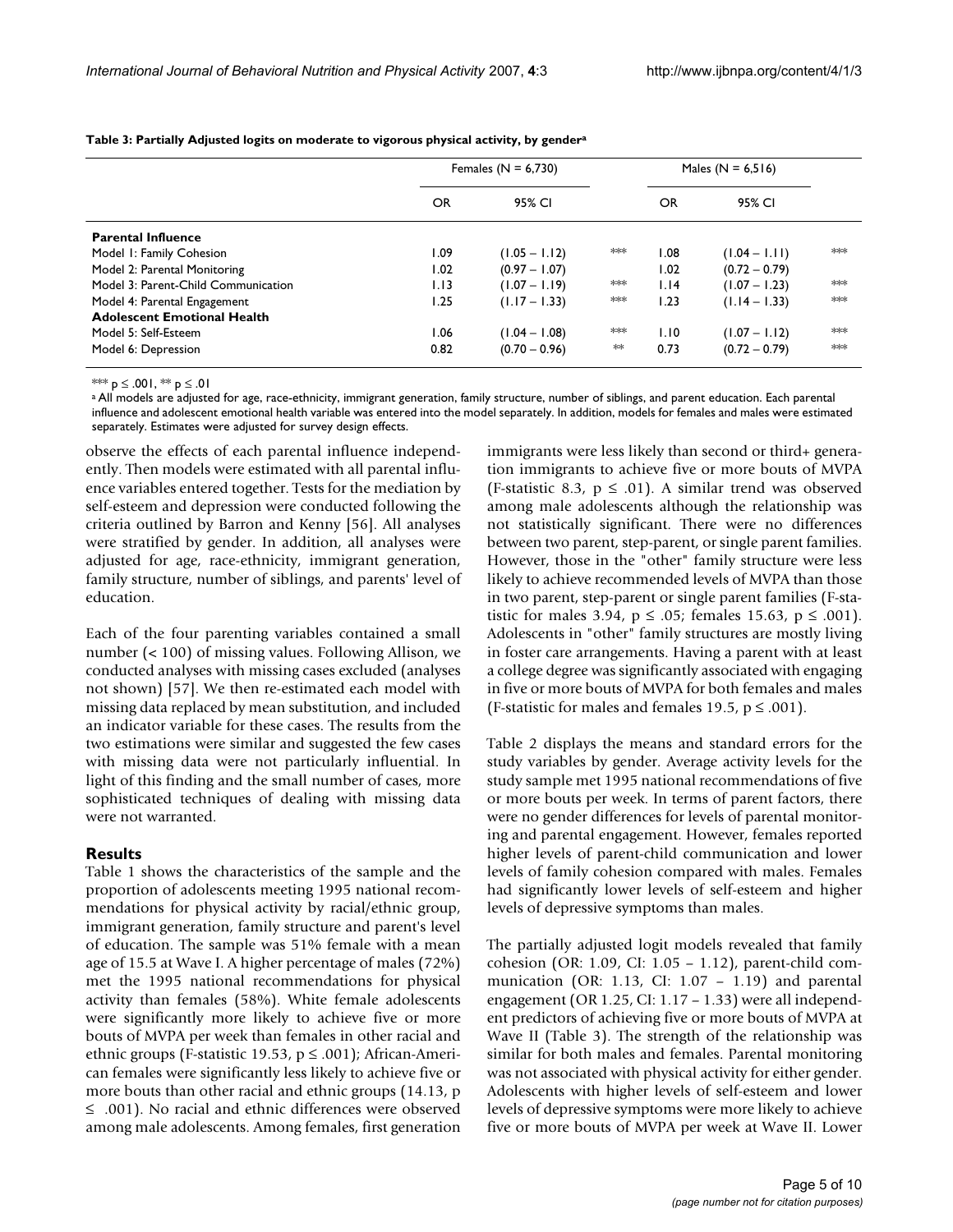|                                    | Model I |                 |     | Model 2   |                 | Model 3 |         |                 |     |
|------------------------------------|---------|-----------------|-----|-----------|-----------------|---------|---------|-----------------|-----|
| Panel A: Female Sample             | OR      | 95% CI          |     | <b>OR</b> | 95% CI          |         | OR.     | 95% CI          |     |
| <b>Parental Influence</b>          |         |                 |     |           |                 |         |         |                 |     |
| Family Cohesion                    | 1.05    | $(0.00 - 1.09)$ | **  | 1.02      | $(0.99 - 1.06)$ |         | 1.05    | $(1.02 - 1.09)$ | **  |
| <b>Parental Monitoring</b>         | 1.01    | $(0.96 - 1.05)$ |     | 1.01      | $(0.97 - 1.06)$ |         | 1.01    | $(0.96 - 1.05)$ |     |
| Parent-Child Communication         | 1.06    | $(1.00 - 1.12)$ | *   | 1.05      | $(0.99 - 1.11)$ |         | 1.06    | $(1.00 - 1.12)$ | $*$ |
| Parental Engagement                | 1.19    | $(1.11 - 1.27)$ | $*$ | 1.18      | $(1.10 - 1.26)$ | $*$     | 1.19    | $(1.11 - 1.27)$ | **  |
| <b>Adolescent Emotional Health</b> |         |                 |     |           |                 |         |         |                 |     |
| Self-Esteem                        | ---     |                 | --- | 1.04      | $(1.02 - 1.06)$ | $*$     | ---     |                 |     |
| Depression                         | ---     |                 | --- |           |                 | $---$   | 0.94    | $(0.80 - 1.10)$ |     |
| $N =$                              | 6.730   |                 |     | 6.730     |                 |         | 6.730   |                 |     |
| F(29, 99)                          | 10.48   |                 |     | 10.38     |                 |         | 10.10   |                 |     |
| Panel B: Male Sample               | Model 4 |                 |     | Model 5   |                 |         | Model 6 |                 |     |
| <b>Parental Influence</b>          |         |                 |     |           |                 |         |         |                 |     |
| <b>Family Cohesion</b>             | 1.05    | $(1.02 - 1.09)$ | ∗∗  | 1.01      | $(0.97 - 1.04)$ |         | 1.04    | $(1.01 - 1.08)$ | *   |
| <b>Parental Monitoring</b>         | 1.01    | $(0.95 - 1.06)$ |     | 1.02      | $(0.96 - 1.08)$ |         | 1.01    | $(0.95 - 1.07)$ |     |
| Parent-Child Communication         | 1.08    | $(1.01 - 1.16)$ | *   | 1.07      | $(0.99 - 1.14)$ |         | 1.08    | $(1.01 - 1.17)$ | *   |
| Parental Engagement                | 1.18    | $(1.09 - 1.27)$ | $*$ | 1.16      | $(1.07 - 1.25)$ | **      | 1.17    | $(1.09 - 1.27)$ | $*$ |
| <b>Adolescent Emotional Health</b> |         |                 |     |           |                 |         |         |                 |     |
| Self-Esteem                        | ---     |                 | --- | 1.09      | $(1.06 - 1.11)$ | $*$     | ---     |                 |     |
| Depression                         | ---     |                 | --- | ---       |                 | $---$   | 0.79    | $(0.64 - 0.95)$ | $*$ |
| $N =$                              | 6,516   |                 |     | 6.516     |                 |         | 6,516   |                 |     |
| F(29, 100)                         | 7.62    |                 |     | 9.18      |                 |         | 7.59    |                 |     |

**Table 4: Fully adjusted logits on moderate to vigorous physical activity, by gendera**

\*\*\*  $p \le 0.001$ , \*\*  $p \le 0.01$ , \*  $p \le 0.05$ 

a All models are adjusted for age, race-ethnicity, immigrant generation, family structure, number of siblings, and parent education. In addition, models for females and males were estimated separately. Estimates were adjusted for survey design effects.

levels of depressive symptoms were more strongly associated with physical activity for male adolescents.

Table 4 shows results for six fully adjusted logit models constructed to test for the mediational effects of selfesteem and depressive symptoms on the relationship between parental influences and MVPA. In Models 1–6, all parent variables were entered into the model along with covariates. Although parental monitoring was not significantly associated with MVPA in our initial analyses, we included it in these analyses because it was a potential confounder. Using Baron and Kenny's criteria for mediation, we first estimated the effect of parental influences on physical activity. Higher levels of family cohesion, parentchild communication and parental engagement continued to independently predict five or more bouts of MVPA for both males and females when entered together. Parental engagement was the strongest predictor with an odds ratio of 1.19 (95% CI: 1.11, 1.27) for females and 1.18 for males (95% CI: 1.09, 1.27). Overall, we found few differences in the logit models of physical activity between the male and female samples.

Second, we tested for the effect of parental influences on the hypothesized mediators, self-esteem and depression. As shown in Table 5, family cohesion, parent-child communication and parental engagement were significantly associated with increased adolescent self-esteem at the  $p \leq$ .05 level when entered into self-esteem models. Family cohesion, parental monitoring and parental engagement were also significantly associated with lower levels of depressive symptoms at the  $p \leq .05$  level for models of depressive symptoms.

Finally, we estimated separate logit models on physical activity controlling for self-esteem and depression (Models 2, 3, 5, and 6). In Models 2 and 5, parental engagement and self-esteem significantly predicted five or more bouts of MVPA at Wave II and the effect of family cohesion and parent-child communication became non-significant for both male and female panels. When depression was added to the original model (Models 1 and 4), family cohesion, parent-child communication and parental engagement remained significant predictors of MVPA at the levels present in the original models (Models 3 and 6). According to the criteria, the effect of family cohesion and parent-child communication on physical activity was mediated by self-esteem for both males and females and the effect of family cohesion was mediated by depression for males.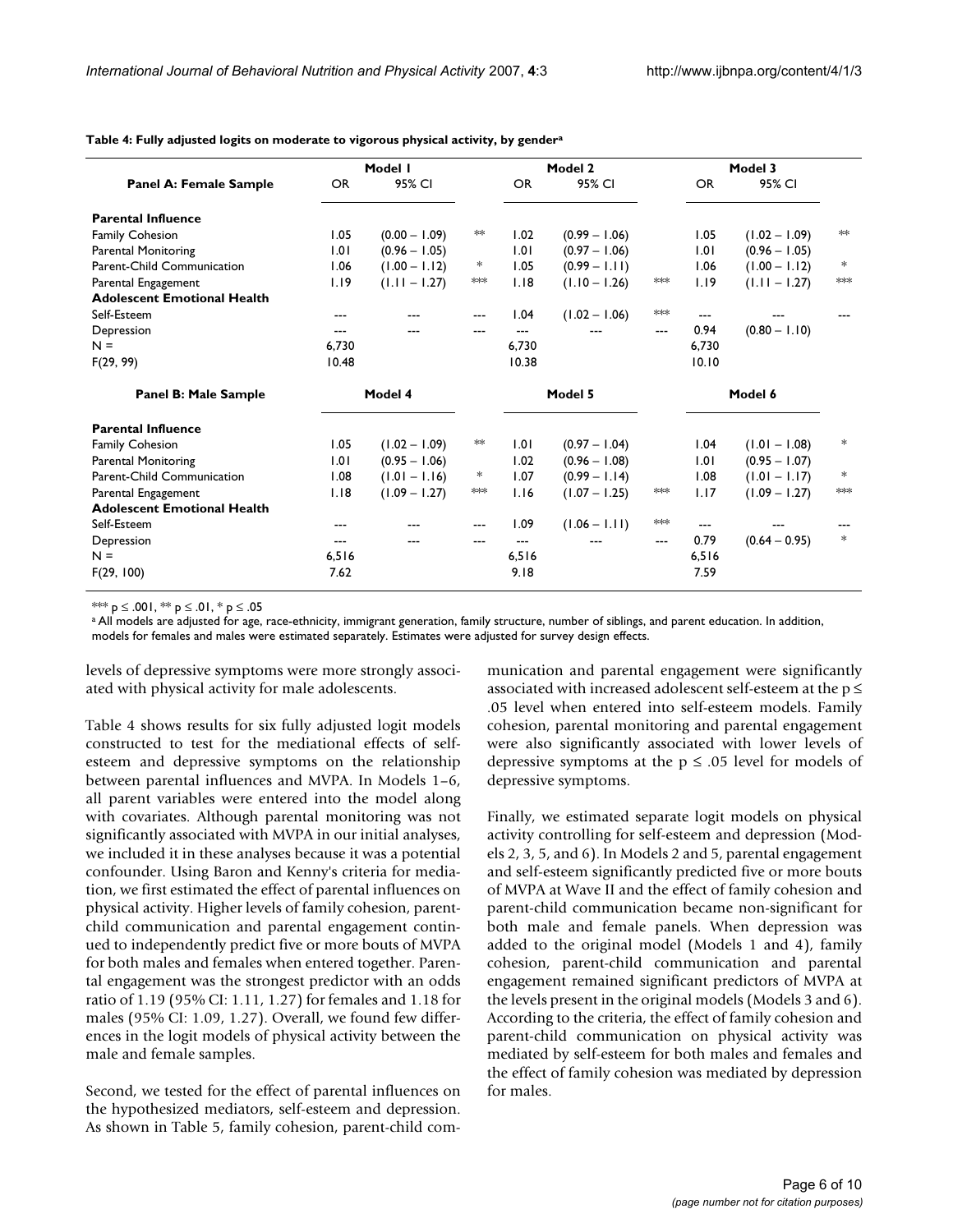|                                     | <b>Females</b>     |                   |        | <b>Males</b> |                   |     |
|-------------------------------------|--------------------|-------------------|--------|--------------|-------------------|-----|
|                                     | <b>Coefficient</b> | 95% CI            |        | Coefficient  | 95% CI            |     |
| <b>Self-Esteem</b>                  |                    |                   |        |              |                   |     |
| Model 1: Family Cohesion            | 0.75               | $(0.70 - 0.81)$   | $*$    | 0.58         | $(0.53 - 0.64)$   | $*$ |
| Model 2: Parental Monitoring        | $-0.05$            | $(-0.15 - 0.04)$  |        | $-0.10$      | $(-0.18 - -0.02)$ | $*$ |
| Model 3: Parent-child Communication | 0.49               | $(0.37 - 0.61)$   | $*$    | 0.43         | $(0.32 - 0.55)$   | $*$ |
| Model 4: Parental Engagement        | 0.77               | $(0.65 - 0.88)$   | $*+$   | 0.57         | $(0.46 - 0.68)$   | $*$ |
| <b>Depression</b>                   |                    |                   |        |              |                   |     |
| Model 5: Family Cohesion            | $-0.27$            | $(-0.31 - -0.24)$ | $*+$   | $-0.21$      | $(-0.25 - -0.17)$ | $*$ |
| Model 6: Parental Monitoring        | 0.06               | $(0.02 - 0.08)$   | $\ast$ | 0.09         | $(0.03 - 0.15)$   | $*$ |
| Model 7: Parent-child Communication | 0.07               | $(-0.13 - 0.00)$  | $\ast$ | 0.03         | $(-0.04 - 0.11)$  |     |
| Model 8: Parental Engagement        | $-0.08$            | $(-0.31 - -0.17)$ | $\ast$ | $-0.14$      | $(0.22 - 0.06)$   | $*$ |

**Table 5: Regression coefficients for family environment variables on self-esteem and depression, by gender**

\*\*\* p ≤ .001, \*\* p ≤ .01, \* p ≤ .05

## **Discussion**

Parents play an important role in the development of healthy lifestyle behaviors in their children. The results of our study show that parents have a significant influence on adolescent physical activity. Family cohesion, parentchild communication and parental engagement were significant predictors of adolescents meeting recommended MVPA guidelines one year later; however, parental monitoring was not. We also found that the relationships between physical activity and both family cohesion and parent-child communication were mediated by adolescent self-esteem.

Our results are consistent with previous studies demonstrating a direct effect of parenting on children's physical activity. In this study, family cohesion, parental engagement and parent-child communication may reflect one dimension of an authoritative parenting style, which in general includes both responsiveness (provision of emotional support and involvement) and demandingness (provision of appropriate levels of parental control) [23,58]. Schmitz and colleagues found that adolescent girls whose mothers demonstrated an authoritative parenting style reported higher levels of physical activity and lower levels of sedentary behavior [17]. Research on parental influences in tobacco use follows a similar pattern. Parents with authoritative parenting styles, who have household rules against smoking, and who do not smoke are more likely to have adolescents who do not smoke [59]. More cohesive families are also less likely to have adolescents who smoke [60-64]. The lack of association between parental monitoring and physical activity, although inconsistent with studies examining the effects of parental monitoring on other children's health behaviors [65], may reflect other evidence that parenting behaviors which are too directive or restrict children's autonomy are associated with lower levels of child physical activity [25,58]. We also know that parental modeling of physical activity is positively associated with a child's physical activity [6]. Although the Add Health data do not contain information on parental physical activity behaviors, our measure of parental engagement included activities such as playing sports together, providing partial support for the effect of parental physical activity on the child's physical activity. Taken together, these findings suggest the need for additional research on parent influences to design more effective family-focused interventions.

We sought to identify differences in male and female adolescents' reported parenting characteristics and their influence on meeting physical activity guidelines. Overall, there were more similarities than there were differences in regards to predicting MVPA. However, we did find significant gender differences in levels of family cohesion and parent-child communication. Although a higher level of parent-child communication among females is consistent with the literature on adolescent development and family relationships, it is not clear why boys would report higher levels of family cohesion than girls [66]. Despite these differences, we found few gender differences in the influence of parenting characteristics on physical activity. This may be because one of the strongest predictors of physical activity in the logit analysis, parental engagement, did not differ among males and females in the univariate analyses.

Few studies have assessed mediators of parenting influence on adolescent physical activity [67]. Our results provide support for the hypothesis that family cohesion and parent-child communication influence physical activity through their effect on adolescents' emotional health. In both the male and female panels, positive parental relationships were associated with adolescent self-esteem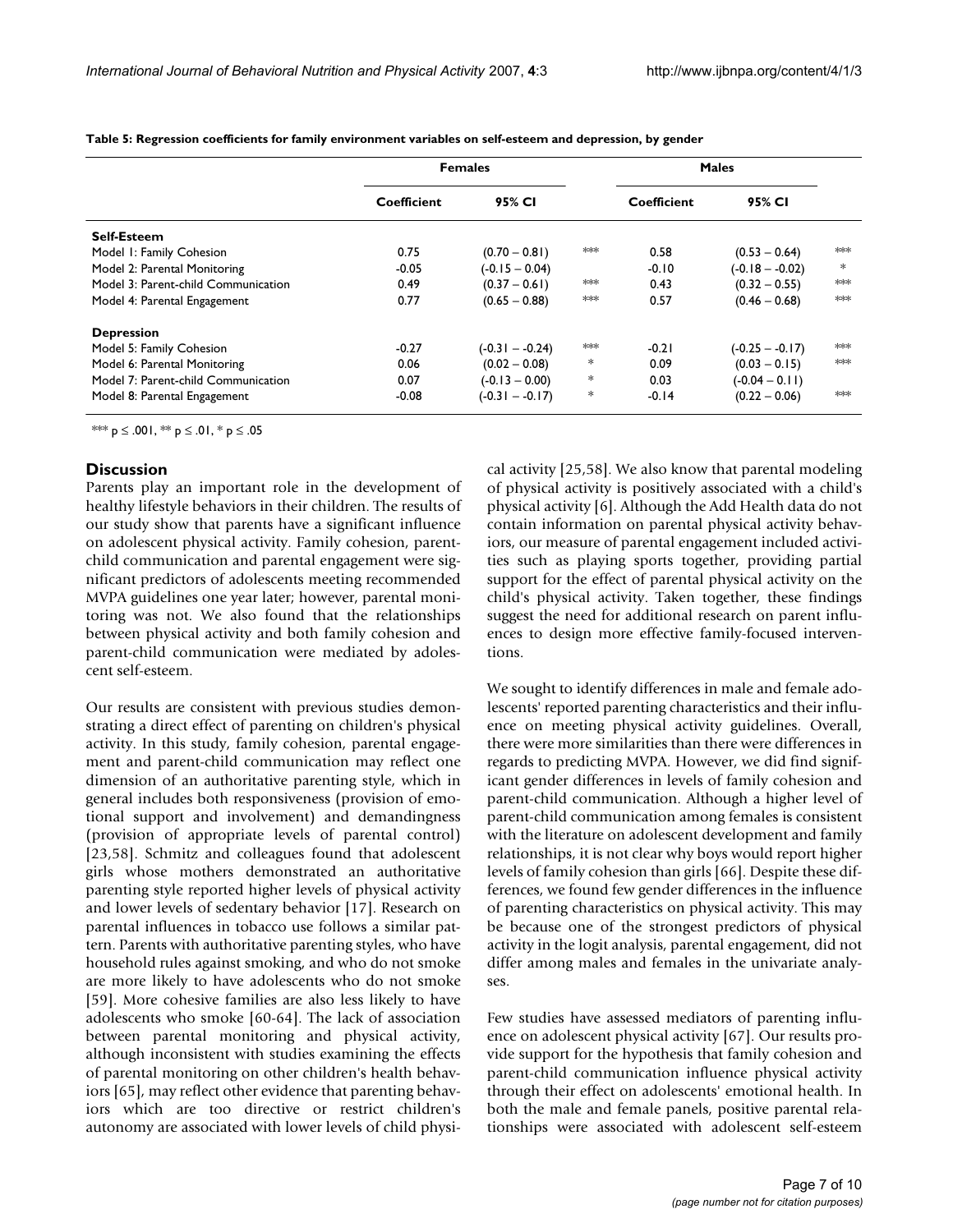which led to increased physical activity after one year. However, contrary to our hypothesis, we did not observe this same relationship with depression among females. When depressive symptoms were added, family cohesion, parent-child communication and parental engagement remained significant and the strength of the relationship between depressive symptoms and MVPA weakened. The relationship between parental engagement and physical activity, however, was not mediated by self-esteem or depression. Along the continuum of mechanisms of social support and social influences [68], parental engagement may reflect a form of instrumental versus emotional support, the latter of which is likely to have a more direct influence on adolescent's emotional health.

Overall, adolescents in this sample reported having relatively cohesive family relations and moderate levels of parent-child communication, yet very low levels of parental engagement and parental monitoring. This suggests that the adolescents are being raised in a warm household environment with a great deal of autonomy with regards to household rules and guidelines. Therefore, when adolescents are given appropriate levels of autonomy for their developmental stage, they may be better at regulating their own physical activity, as has been suggested by other studies on childhood eating behaviors [69].

Our conclusions must be considered within the context of study limitations. Measures of physical activity, emotional health, and parenting behaviors were all based on adolescent self reports. Given the time period during which these data were collected, an older recommendation for physical activity was used. The use of the 1995 recommendation is likely to overestimate the number of adolescents meeting current physical activity recommendations. The measures of family cohesion and parentchild communication had only moderate levels of internal consistency. The independent and mediating variables were both measured at Wave I, therefore we were not able to establish the temporal relationship between parenting and adolescent emotional health. In addition, one year may be too short a time period to see a causal effect of parenting behaviors on adolescent physical activity. Because physical activity at Wave I was not included as a covariate, we are unable to assess whether previous physical activity levels confounded our results. Despite these limitations, parenting behaviors are likely to be stable over time, suggesting that behaviors reported at Wave I were probably similar to those occurring prior to data collection. Recent studies have shown that peers and the built environment also influence adolescent physical activity [6,70,71]. Our study was not able to control for these factors in our analyses. Further studies should assess the comparative influence of parent support within the context of peer and environmental influences.

## **Conclusion**

Our findings suggest that a parenting style characterized by warmth and support, while providing adolescents with appropriate levels of autonomy, may be important for achieving recommended levels of physical activity. Together with the results of other studies, our results indicate that an essential component of a health promoting household environment is a well-functioning family system [61-64]. Thus, efforts to engage families to spend time together, communicate with each other, and develop strong family bonds are likely to promote self-esteem and, thereby, physical activity among adolescents.

## **Competing interests**

The author(s) declare that they have no competing interests.

## **Authors' contributions**

IO conceived of study, performed the statistical analysis and drafted the manuscript. KP and GA participated in its design and coordination and helped to draft the manuscript. All authors read and approved the final manuscript.

## **Additional material**

### **Additional File 1**

*Correlation matrix for independent variables. The data provided represent a correlation matrix of all independent variables stratified by gender.* Click here for file

[\[http://www.biomedcentral.com/content/supplementary/1479-](http://www.biomedcentral.com/content/supplementary/1479-5868-4-3-S1.doc) 5868-4-3-S1.doc]

### **Additional File 2**

*Results for Tables 3 and 4 including BMI as a covariate. The data provided represent the analysis presented in Tables 3 and 4, including body mass index as a covariate.* Click here for file [\[http://www.biomedcentral.com/content/supplementary/1479-](http://www.biomedcentral.com/content/supplementary/1479-5868-4-3-S2.doc)

5868-4-3-S2.doc]

### **Acknowledgements**

This study was supported in part by the UNC Lineberger Cancer Control Education Program (R25 CA057726) and Carolina Population Center training program. This research uses data from Add Health, a program project designed by J. Richard Udry, Peter S. Bearman, and Kathleen Mullan Harris, and funded by a grant P01-HD31921 from the National Institute of Child Health and Human Development, with cooperative funding from 17 other agencies. Special acknowledgment is due Ronald R. Rindfuss and Barbara Entwisle for assistance in the original design. Persons interested in obtaining data files from Add Health should contact Add Health, Carolina Population Center, 123 W. Franklin Street, Chapel Hill, NC 27516-2524.

#### **References**

1. Gordon-Larsen P, Adair L, Nelson M, Popkin B: **[Five-year obesity](http://www.ncbi.nlm.nih.gov/entrez/query.fcgi?cmd=Retrieve&db=PubMed&dopt=Abstract&list_uids=15321794) [incidence in the transition period between adolescence and](http://www.ncbi.nlm.nih.gov/entrez/query.fcgi?cmd=Retrieve&db=PubMed&dopt=Abstract&list_uids=15321794)**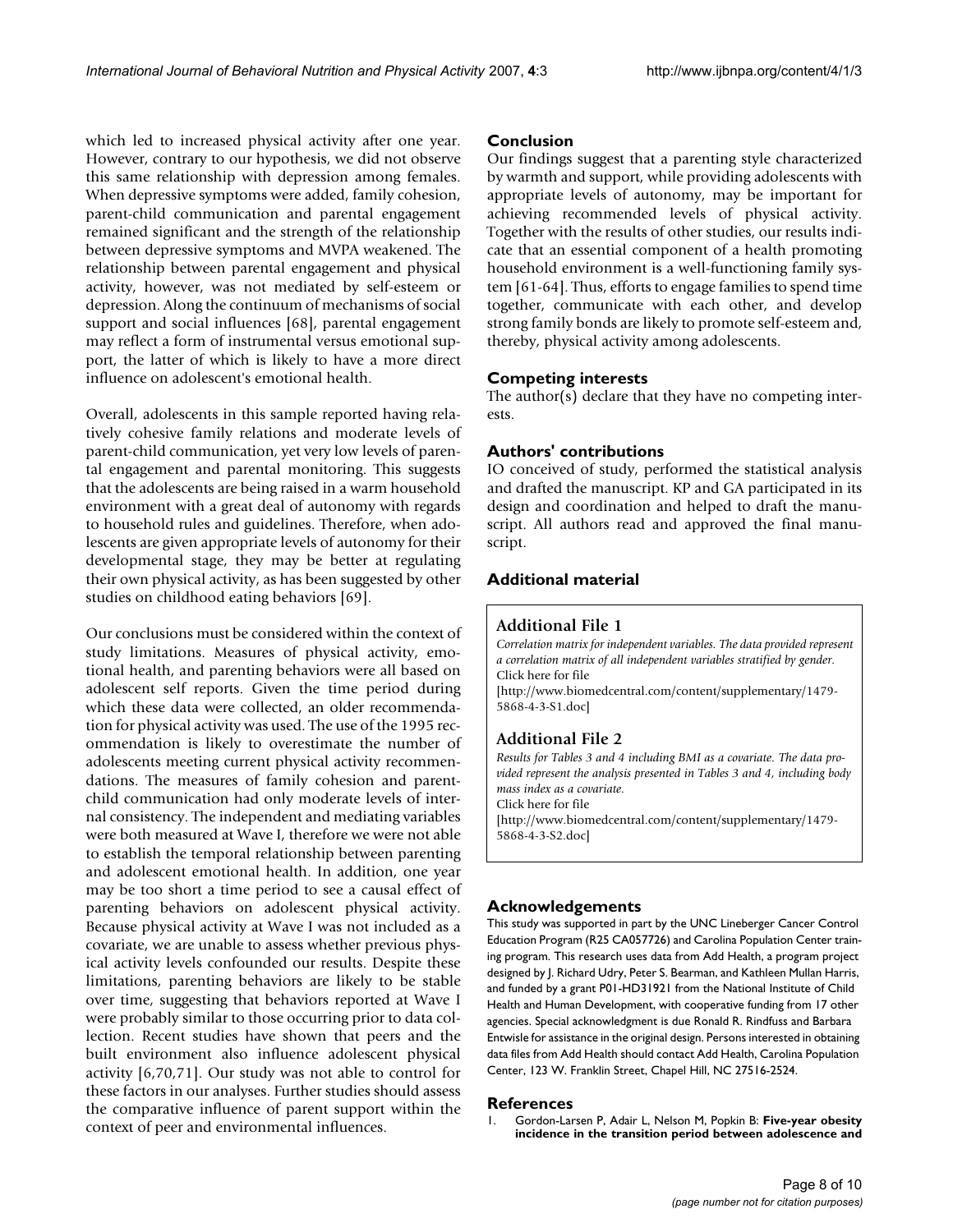**[adulthood: the National Longitudinal Study of Adolescent](http://www.ncbi.nlm.nih.gov/entrez/query.fcgi?cmd=Retrieve&db=PubMed&dopt=Abstract&list_uids=15321794) [Health.](http://www.ncbi.nlm.nih.gov/entrez/query.fcgi?cmd=Retrieve&db=PubMed&dopt=Abstract&list_uids=15321794)** *American Journal of Clinical Nutrition* 2004, **80:**569-575.

- 2. Jones D, Ainsworth B, Croft J, Macera C, Lloyd E, Yusuf H: **[Moder](http://www.ncbi.nlm.nih.gov/entrez/query.fcgi?cmd=Retrieve&db=PubMed&dopt=Abstract&list_uids=9596466)[ate leisure-time physical activity: who is meeting the public](http://www.ncbi.nlm.nih.gov/entrez/query.fcgi?cmd=Retrieve&db=PubMed&dopt=Abstract&list_uids=9596466) health recommendations? A national cross-sectional study.** *Archives of Family Medicine* 1998:285-289.
- Patrick K, Norman G, Calfas K, Sallis J, Zabinski M, Rupp J, Cella J: **Diet, physical activity, and sedentary behaviors as risk factors for overweight in adolescence.** *Archives in Pediatric and Adolescent Medicine* 2004, **158:**385-390.
- 4. Allison K, Dwyer J, Makin S: **Self-efficacy and participation in vigorous physical activity by high school students.** *Health Education and Behavior* 1999, **26:**12-24.
- 5. Garcia A, Pender N, Antonakos C, Ronis D: **[Changes in physical](http://www.ncbi.nlm.nih.gov/entrez/query.fcgi?cmd=Retrieve&db=PubMed&dopt=Abstract&list_uids=9589341) [activity beliefs and behaviors of boys and girls across the](http://www.ncbi.nlm.nih.gov/entrez/query.fcgi?cmd=Retrieve&db=PubMed&dopt=Abstract&list_uids=9589341) [transition to junior high school.](http://www.ncbi.nlm.nih.gov/entrez/query.fcgi?cmd=Retrieve&db=PubMed&dopt=Abstract&list_uids=9589341)** *Journal of Adolescent Health* 1998, **22:**394-402.
- 6. Sallis J, Prochaska J, Taylor W: **A review of correlates of physical activity of children and adolescents.** *Medicine and Science in Sports and Exercise* 2000, **32:**963-975.
- 7. Trost S, Pate R, Sallis J, Freedson P, Taylor W, Dowda M: **Age and gender differences in objectively measured physical activity in youth.** *Medicine and Science in Sports and Exercise* 2002, **34:**350-355.
- 8. Eaton D, Kann L, Kinchen S, Ross J, Hawkins J, Harris W, Lowry R, McManus T, Chyen D, Shanklin S, *et al.*: **Youth Risk Behavior Surveillance – United States, 2005.** *Morbidity and Mortality Weekly Report Surveilleance Summaries* 2006, **55:**1-108.
- 9. Davison K, Cutting T, Birch L: **Parents' activity-related parenting practices predict girls' physical activity.** *Medicine and Science in Sports and Exercise* 2003, **35:**1589-1595.
- 10. McGuire M, Hannan P, Neumark-Szainer D, Falkner Cossrow N, Story M: **[Parental correlates of physical activity in a racially/](http://www.ncbi.nlm.nih.gov/entrez/query.fcgi?cmd=Retrieve&db=PubMed&dopt=Abstract&list_uids=11927237) [ethnically diverse adolescent sample.](http://www.ncbi.nlm.nih.gov/entrez/query.fcgi?cmd=Retrieve&db=PubMed&dopt=Abstract&list_uids=11927237)** *Journal of Adolescent Health* 2002, **30:**253-261.
- 11. Neumark-Szainer D: **[The social environments of adolescents:](http://www.ncbi.nlm.nih.gov/entrez/query.fcgi?cmd=Retrieve&db=PubMed&dopt=Abstract&list_uids=10086165) [Associations between socioenvironmental factors and](http://www.ncbi.nlm.nih.gov/entrez/query.fcgi?cmd=Retrieve&db=PubMed&dopt=Abstract&list_uids=10086165) [health behaviors during adolescence.](http://www.ncbi.nlm.nih.gov/entrez/query.fcgi?cmd=Retrieve&db=PubMed&dopt=Abstract&list_uids=10086165)** *Adolescent Medicine* 1999, **10:**41-55.
- 12. Sallis J, Prochaska J, Taylor W, Hill J, Geraci J: **[Correlates of physi](http://www.ncbi.nlm.nih.gov/entrez/query.fcgi?cmd=Retrieve&db=PubMed&dopt=Abstract&list_uids=10431943)[cal activity in a national sample in girls and boys in grades 4](http://www.ncbi.nlm.nih.gov/entrez/query.fcgi?cmd=Retrieve&db=PubMed&dopt=Abstract&list_uids=10431943) [through 12.](http://www.ncbi.nlm.nih.gov/entrez/query.fcgi?cmd=Retrieve&db=PubMed&dopt=Abstract&list_uids=10431943)** *Health Psychology* 1999, **18:**410-415.
- 13. Trost S, Sallis J, Pate R, Freedson P, Taylor W, Dowda M: **[Evaluating](http://www.ncbi.nlm.nih.gov/entrez/query.fcgi?cmd=Retrieve&db=PubMed&dopt=Abstract&list_uids=14580627) [a model of parental influence on youth physical activity.](http://www.ncbi.nlm.nih.gov/entrez/query.fcgi?cmd=Retrieve&db=PubMed&dopt=Abstract&list_uids=14580627)** *American Journal of Preventive Medicine* 2003, **25:**277-282.
- 14. Bettinger J, Celentano D, Curriero F, Adler N, Millstein S, Ellen J: **Does parental involvement predict new sexually transmitted diseases in female adolescents?** *Archives in Pediatric and Adolescent Medicine* 2004, **158:**666-670.
- 15. Simons-Morton B, Chen R: **Latent growth curve analyses of parent influences on drinking progression among early adolescents.** *Journal of the Study of Alcohol* 2005, **1:**.
- 16. Sieverding J, Adler N, Witt S, Ellen J: **[The influence of parental](http://www.ncbi.nlm.nih.gov/entrez/query.fcgi?cmd=Retrieve&db=PubMed&dopt=Abstract&list_uids=16061779) [monitoring on adolescent sexual initiation.](http://www.ncbi.nlm.nih.gov/entrez/query.fcgi?cmd=Retrieve&db=PubMed&dopt=Abstract&list_uids=16061779)** *Arch Pediatr Adolesc Med* 2005, **159:**724-729.
- 17. Schmitz K, Lytle L, Phillips G, Murray D, Birnbaum A, Kubik M: **[Psy](http://www.ncbi.nlm.nih.gov/entrez/query.fcgi?cmd=Retrieve&db=PubMed&dopt=Abstract&list_uids=11817924)[chosocial correlates of physical activity and sedentary leisure](http://www.ncbi.nlm.nih.gov/entrez/query.fcgi?cmd=Retrieve&db=PubMed&dopt=Abstract&list_uids=11817924) habits in young adolescents: The Teens Eating for Energy [and Nutrition at School Study.](http://www.ncbi.nlm.nih.gov/entrez/query.fcgi?cmd=Retrieve&db=PubMed&dopt=Abstract&list_uids=11817924)** *Preventive Medicine* 2002, **34:**266-278.
- 18. Neumark-Sztainer D, Story M, Hannan P, Tharp T, Rex J: **[Factors](http://www.ncbi.nlm.nih.gov/entrez/query.fcgi?cmd=Retrieve&db=PubMed&dopt=Abstract&list_uids=12912787) [associated with changes in physical activity.](http://www.ncbi.nlm.nih.gov/entrez/query.fcgi?cmd=Retrieve&db=PubMed&dopt=Abstract&list_uids=12912787)** *Arch Pediatr Adolesc Med* 2003, **157:**803-810.
- 19. Strauss R, Rodzilsky D, Burack G, Colin M: **[Psychosocial corre](http://www.ncbi.nlm.nih.gov/entrez/query.fcgi?cmd=Retrieve&db=PubMed&dopt=Abstract&list_uids=11483116)[lates of physical activity in healthy children.](http://www.ncbi.nlm.nih.gov/entrez/query.fcgi?cmd=Retrieve&db=PubMed&dopt=Abstract&list_uids=11483116)** *Arch Pediatr Adolesc Med* 2001, **155:**897-902.
- 20. Davison KK, Schmalz DL: **[Youth at risk of physical inactivity](http://www.ncbi.nlm.nih.gov/entrez/query.fcgi?cmd=Retrieve&db=PubMed&dopt=Abstract&list_uids=16566842) [may benefit more from activity-related support than youth](http://www.ncbi.nlm.nih.gov/entrez/query.fcgi?cmd=Retrieve&db=PubMed&dopt=Abstract&list_uids=16566842) [not at risk.](http://www.ncbi.nlm.nih.gov/entrez/query.fcgi?cmd=Retrieve&db=PubMed&dopt=Abstract&list_uids=16566842)** *Int J Behav Nutr Phys Act* 2006, **3:**5.
- 21. Gustafson S, Rhodes R: **[Parental correlates of physical activity](http://www.ncbi.nlm.nih.gov/entrez/query.fcgi?cmd=Retrieve&db=PubMed&dopt=Abstract&list_uids=16445312) [in children and early adolescents.](http://www.ncbi.nlm.nih.gov/entrez/query.fcgi?cmd=Retrieve&db=PubMed&dopt=Abstract&list_uids=16445312)** *Sports Medicine* 2006, **36:**79-97.
- Springer A, Kelder S, Hoelscher D: [Social support, physical activ](http://www.ncbi.nlm.nih.gov/entrez/query.fcgi?cmd=Retrieve&db=PubMed&dopt=Abstract&list_uids=16600030)**[ity and sedentary behavior among 6th grade girls: a cross](http://www.ncbi.nlm.nih.gov/entrez/query.fcgi?cmd=Retrieve&db=PubMed&dopt=Abstract&list_uids=16600030)[sectional study.](http://www.ncbi.nlm.nih.gov/entrez/query.fcgi?cmd=Retrieve&db=PubMed&dopt=Abstract&list_uids=16600030)** *Int J Behav Nutr Phys Act* 2006, **3:**8.
- 23. Jackson C, Henriksen L, Foshee V: **The Authoritative Parenting Index: Predicting Health Risk Behaviors Among Children and Adolescents.** *Health Education and Behavior* 1998, **25:**319-337.
- 24. Litrownik A, Elder J, Campbell N, Ayala G, Slymen D, Parra-Medina D, *et al.*: **[Evaluation of tobacco and alcohol use prevention](http://www.ncbi.nlm.nih.gov/entrez/query.fcgi?cmd=Retrieve&db=PubMed&dopt=Abstract&list_uids=10938212) [program for Hispanic migrant adolescents: Promoting the](http://www.ncbi.nlm.nih.gov/entrez/query.fcgi?cmd=Retrieve&db=PubMed&dopt=Abstract&list_uids=10938212) [protective factor of parent-child communication.](http://www.ncbi.nlm.nih.gov/entrez/query.fcgi?cmd=Retrieve&db=PubMed&dopt=Abstract&list_uids=10938212)** *Prev Med* 2000, **31:**124-133.
- 25. Woolger C, Power T: **Parent and sport socialization: Views from the achievement literature.** *Journal of Sport Behavior* 1993, **16:**171.
- 26. Parker J, Benson M: **[Parent-adolescent relations and adolescent](http://www.ncbi.nlm.nih.gov/entrez/query.fcgi?cmd=Retrieve&db=PubMed&dopt=Abstract&list_uids=15673227) [functioning: Self-esteem, substance abuse and delinquency.](http://www.ncbi.nlm.nih.gov/entrez/query.fcgi?cmd=Retrieve&db=PubMed&dopt=Abstract&list_uids=15673227)** *Adolescence* 2004, **39:**519-530.
- 27. Eisenberg M, Olson R, Neumark-Sztainer D, Story M, Bearinger L: **Correlations between family meals and psychosocial wellbeing among adolescents.** *Archives of Pediatrics and Adolescent Medicine* 2004, **158:**792-796.
- 28. Neumark-Szainer D: **Preventing the broad spectrum of weightrelated problems: working with parents to help teens achieve a healthy weight and positive body image.** *Journal of Nutrition Education and Behavior* 2005, **37:**S133-139.
- 29. Goodman E, Whitaker R: **[A Prospective study of the role of](http://www.ncbi.nlm.nih.gov/entrez/query.fcgi?cmd=Retrieve&db=PubMed&dopt=Abstract&list_uids=12205250) [depression in the development and persistence of adoles](http://www.ncbi.nlm.nih.gov/entrez/query.fcgi?cmd=Retrieve&db=PubMed&dopt=Abstract&list_uids=12205250)[cent obesity.](http://www.ncbi.nlm.nih.gov/entrez/query.fcgi?cmd=Retrieve&db=PubMed&dopt=Abstract&list_uids=12205250)** *Pediatrics* 2002, **110:**497-504.
- 30. Nelson M, Gordon-Larsen P: **[Physical activity and sedentary](http://www.ncbi.nlm.nih.gov/entrez/query.fcgi?cmd=Retrieve&db=PubMed&dopt=Abstract&list_uids=16585325) [behavior patterns are associated with selected adolescent](http://www.ncbi.nlm.nih.gov/entrez/query.fcgi?cmd=Retrieve&db=PubMed&dopt=Abstract&list_uids=16585325) [health risk behaviors.](http://www.ncbi.nlm.nih.gov/entrez/query.fcgi?cmd=Retrieve&db=PubMed&dopt=Abstract&list_uids=16585325)** *Pediatrics* 2006, **117:**1281-1692.
- 31. Maccoby E, Martin J: **Socialization in the context of the family: Parent-child interaction.** In *Socialization, Personality, and Social Development Volume 1983*. Edited by: Hetherington E. New York, NY: John Wiley; 1983:1-101.
- 32. Olsson G, Nordstrom M, Arinell H, von Knorring A: **Adolescent depression: Social network and family climate – A case-control study.** *Journal of Child Psychology and Psychiatry* 1999, **40:**227-237.
- 33. Sargrestano L, Paikoff R, Holmbeck G, Fendrich M: **[A Longitudinal](http://www.ncbi.nlm.nih.gov/entrez/query.fcgi?cmd=Retrieve&db=PubMed&dopt=Abstract&list_uids=12666467) [Examination of Familial Risk Factors for Depression Among](http://www.ncbi.nlm.nih.gov/entrez/query.fcgi?cmd=Retrieve&db=PubMed&dopt=Abstract&list_uids=12666467) [Inner-City African American Adolescents.](http://www.ncbi.nlm.nih.gov/entrez/query.fcgi?cmd=Retrieve&db=PubMed&dopt=Abstract&list_uids=12666467)** *Journal of Family Psychology* 2003, **17:**108-120.
- 34. Trost S, Pate R, Ward D, Saunders R, Riner W: **[Correlates of](http://www.ncbi.nlm.nih.gov/entrez/query.fcgi?cmd=Retrieve&db=PubMed&dopt=Abstract&list_uids=10490054) [objectively measured physical activity in preadolescent](http://www.ncbi.nlm.nih.gov/entrez/query.fcgi?cmd=Retrieve&db=PubMed&dopt=Abstract&list_uids=10490054) [youth.](http://www.ncbi.nlm.nih.gov/entrez/query.fcgi?cmd=Retrieve&db=PubMed&dopt=Abstract&list_uids=10490054)** *American Journal of Preventive Medicine* 1999, **17:**120-126.
- 35. Raudsepp L: **The relationship between socio-economic status, parental support and adolescent physical activity.** *Acta Paediactrica* 2006, **95:**93-98.
- 36. **The National Longitudinal Study of Adolescent Health: Research Design** [\[http://www.cpc.unc.edu/projects/addhealth/](http://www.cpc.unc.edu/projects/addhealth/design) [design](http://www.cpc.unc.edu/projects/addhealth/design)]
- 37. Popkin B, Udry J: **[Adolescent obesity increase significantly in](http://www.ncbi.nlm.nih.gov/entrez/query.fcgi?cmd=Retrieve&db=PubMed&dopt=Abstract&list_uids=9521631) [second and third generation US immigrants: The National](http://www.ncbi.nlm.nih.gov/entrez/query.fcgi?cmd=Retrieve&db=PubMed&dopt=Abstract&list_uids=9521631) [Longitudinal Study of Adolescent Health.](http://www.ncbi.nlm.nih.gov/entrez/query.fcgi?cmd=Retrieve&db=PubMed&dopt=Abstract&list_uids=9521631)** *Journal of Nutrition* 1998, **128:**701-706.
- 38. Gordon-Larsen P, McMurray R, Popkin B: **[Adolescent physical](http://www.ncbi.nlm.nih.gov/entrez/query.fcgi?cmd=Retrieve&db=PubMed&dopt=Abstract&list_uids=10484793) [activity and inactivity vary by ethnicity: The National Longi](http://www.ncbi.nlm.nih.gov/entrez/query.fcgi?cmd=Retrieve&db=PubMed&dopt=Abstract&list_uids=10484793)[tudinal Study of Adolescent Health.](http://www.ncbi.nlm.nih.gov/entrez/query.fcgi?cmd=Retrieve&db=PubMed&dopt=Abstract&list_uids=10484793)** *Journal of Pediatrics* 1999, **135:**301-306.
- 39. Chantala K, Kalsbeek W, Andraca E: **Non-response in Wave III of the Add Health Study.** University of North Carolina at Chapel Hill; 2004.
- 40. Gordon-Larsen P, Adair L, Popkin B: **[Ethnic differences in physi](http://www.ncbi.nlm.nih.gov/entrez/query.fcgi?cmd=Retrieve&db=PubMed&dopt=Abstract&list_uids=11886936)[cal activity and inactivity patterns and overweight status.](http://www.ncbi.nlm.nih.gov/entrez/query.fcgi?cmd=Retrieve&db=PubMed&dopt=Abstract&list_uids=11886936)** *Obesity Research* 2002, **10:**141-149.
- 41. Gordon-Larsen P, McMurray R, Popkin B: **[Determinants of adoles](http://www.ncbi.nlm.nih.gov/entrez/query.fcgi?cmd=Retrieve&db=PubMed&dopt=Abstract&list_uids=10835096)[cent physical activity and inactivity patterns.](http://www.ncbi.nlm.nih.gov/entrez/query.fcgi?cmd=Retrieve&db=PubMed&dopt=Abstract&list_uids=10835096)** *Pediatrics* 2000, **105:**E83.
- 42. Anderson R, Crespo C, Bartlett S, Cheskin L, Pratt M: **[Relationship](http://www.ncbi.nlm.nih.gov/entrez/query.fcgi?cmd=Retrieve&db=PubMed&dopt=Abstract&list_uids=9544768) [of physical activity and television watching with body weight](http://www.ncbi.nlm.nih.gov/entrez/query.fcgi?cmd=Retrieve&db=PubMed&dopt=Abstract&list_uids=9544768) and level of fatness among children: results from the Third [National Health and Nutrition Examination Survey.](http://www.ncbi.nlm.nih.gov/entrez/query.fcgi?cmd=Retrieve&db=PubMed&dopt=Abstract&list_uids=9544768)** *JAMA* 1998, **279:**938-942.
- 43. Baranowski T: **Validity and reliability of self-report measures of physical activity: an information processing perspective.** *Research Quarterly for Exercise and Sport* 1998, **59:**.
- 44. Sallis J, Buono M, Roby J, Micale F, Nelson J: **Seven-day recall and other physical activity self-reports in children and adolescents.** *Medicine and Science in Sports and Exercise* 1993, **25:**99-108.